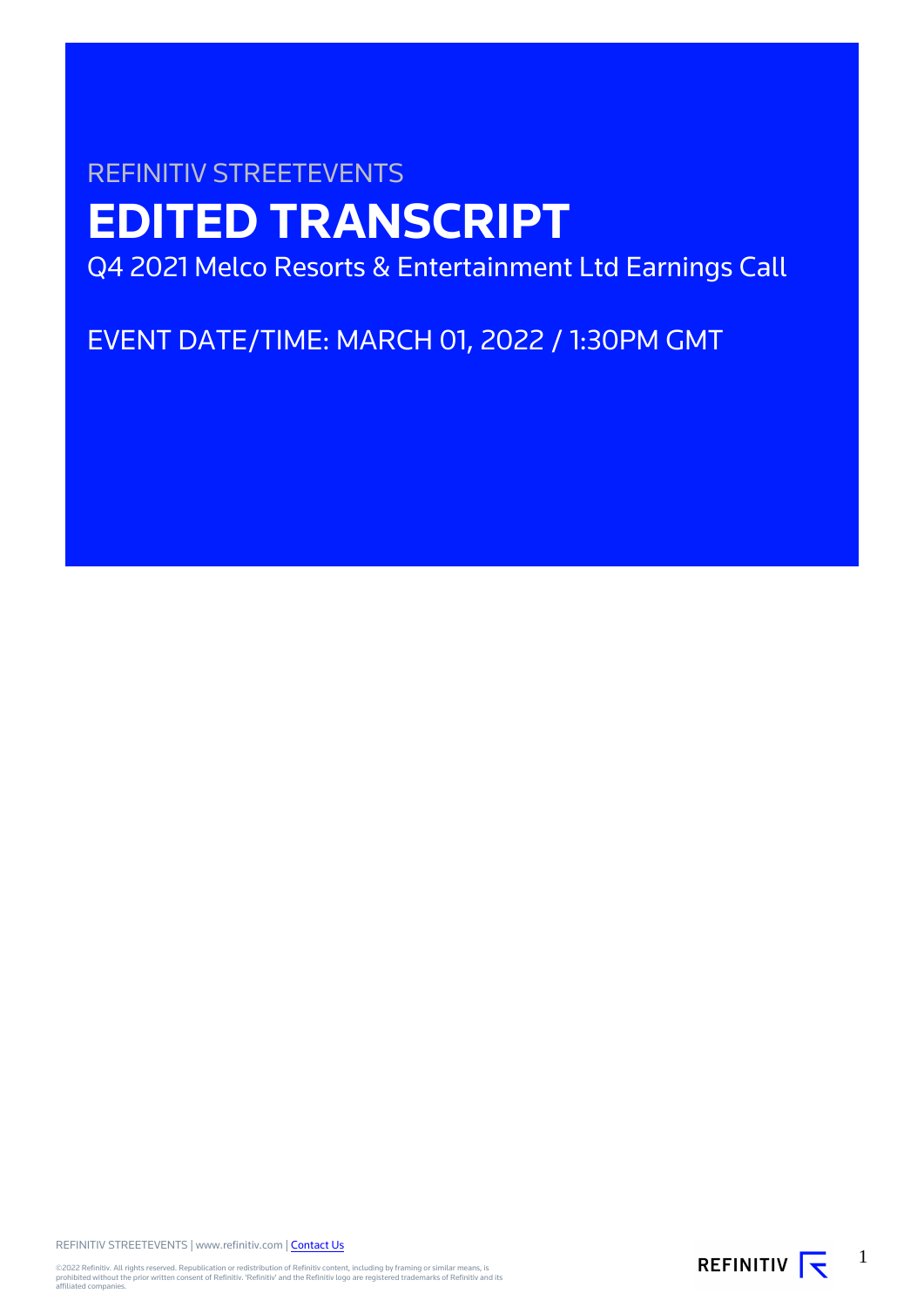# **CORPORATE PARTICIPANTS**

**Lawrence Ho** Melco Resorts & Entertainment Limited - Chairman & CEO **Geoffrey Stuart Davis** Melco Resorts & Entertainment Limited - Executive VP & CFO **David Ross Sisk** Melco Resorts & Entertainment Limited - COO-Macau Resorts **Geoffry Philip Andres** Melco Resorts & Entertainment Limited - Property President of City of Dreams Manila **Jeanny Kim** Melco Resorts & Entertainment Limited - Senior Vice President, Group Treasurer

# **CONFERENCE CALL PARTICIPANTS**

**Billy Ng** BofA Securities, Research Division - MD **Joseph Richard Greff** JPMorgan Chase & Co, Research Division - MD **Luis Ricardo Chinchilla** Deutsche Bank AG, Research Division - Research Analyst **Praveen Kumar Choudhary** Morgan Stanley, Research Division - MD **Shui Lung Choi** Citigroup Inc., Research Division - Director & Analyst

#### **PRESENTATION**

#### **Operator**

Ladies and gentlemen, thank you for participating in the Fourth Quarter 2021 Earnings Conference Call of Melco Resorts & Entertainment Limited. (Operator Instructions) Today's conference is being recorded.

I would now like to turn the call over to Ms. Jeanny Kim, Senior Vice President, Group Treasurer of Melco Resorts & Entertainment Limited. Please go ahead.

# **Jeanny Kim Melco Resorts & Entertainment Limited - Senior Vice President, Group Treasurer**

Thank you. Thank you, everyone, for joining us today for our fourth quarter 2021 earnings call. On the call are Lawrence Ho, Geoff Davis, Evan Winkler and our Property Presidents in Macau, Manila and Cyprus. Before we get started, please note that today's discussion may contain forward-looking statements made under the Safe Harbor provision of federal securities laws. Our actual results could differ from our anticipated results.

In addition, we may discuss non-GAAP measures. A definition and reconciliation of each of these measures to the most comparable GAAP financial measures are included in the earnings release. Finally, please note that our supplementary earnings slides are posted on our Investor Relations website. With that, I'll now turn it over to Mr. Ho.

# **Lawrence Ho Melco Resorts & Entertainment Limited - Chairman & CEO**

Thank you, Jeanny. Our results in the fourth quarter continue to reflect COVID-19-related disruptions and their impact on travel and customer visitation. That said, volumes across all segments in Macau increased in the fourth quarter of 2021 compared to the third quarter, despite structural changes in the VIP segment. Group property EBITDA also showed meaningful sequential improvement this quarter, which demonstrates our disciplined cost control.

Going into 2022, the COVID flare up in Zhuhai led to softer performance in the pre-CNY period. However, volumes across our segments increased year-over-year during the Chinese New Year holiday period and this carried over into the week following the holidays. Premium Direct business at City of Dreams Macau more than doubled compared to the Chinese New Year period in 2021 and continued to outperform into the following weeks. Mass table drop also demonstrated strength, increasing around 20% compared to CNY 2021.

In the Philippines, we recorded the strongest quarterly EBITDA performance since COVID-19, thanks to a full quarter of casino operations, albeit with capacity restrictions. Going into 2022, the authorities reopened the Philippines border to fully vaccinated international tourists effective on February 10, and Metro Manila is operating under Alert Level 1 from March 1. Consequently, our venues can now operate at 100% capacity, and it is the first time COD Manila can operate at full capacity since March 2020.

Turning to Cyprus, our casinos remained open throughout the fourth quarter of 2021, and we saw sequential growth in EBITDA along with an increase in gaming spend per patron. Gaming volumes in the fourth quarter reached 90% of pre-COVID levels and we are hopeful for further normalization going into 2022.

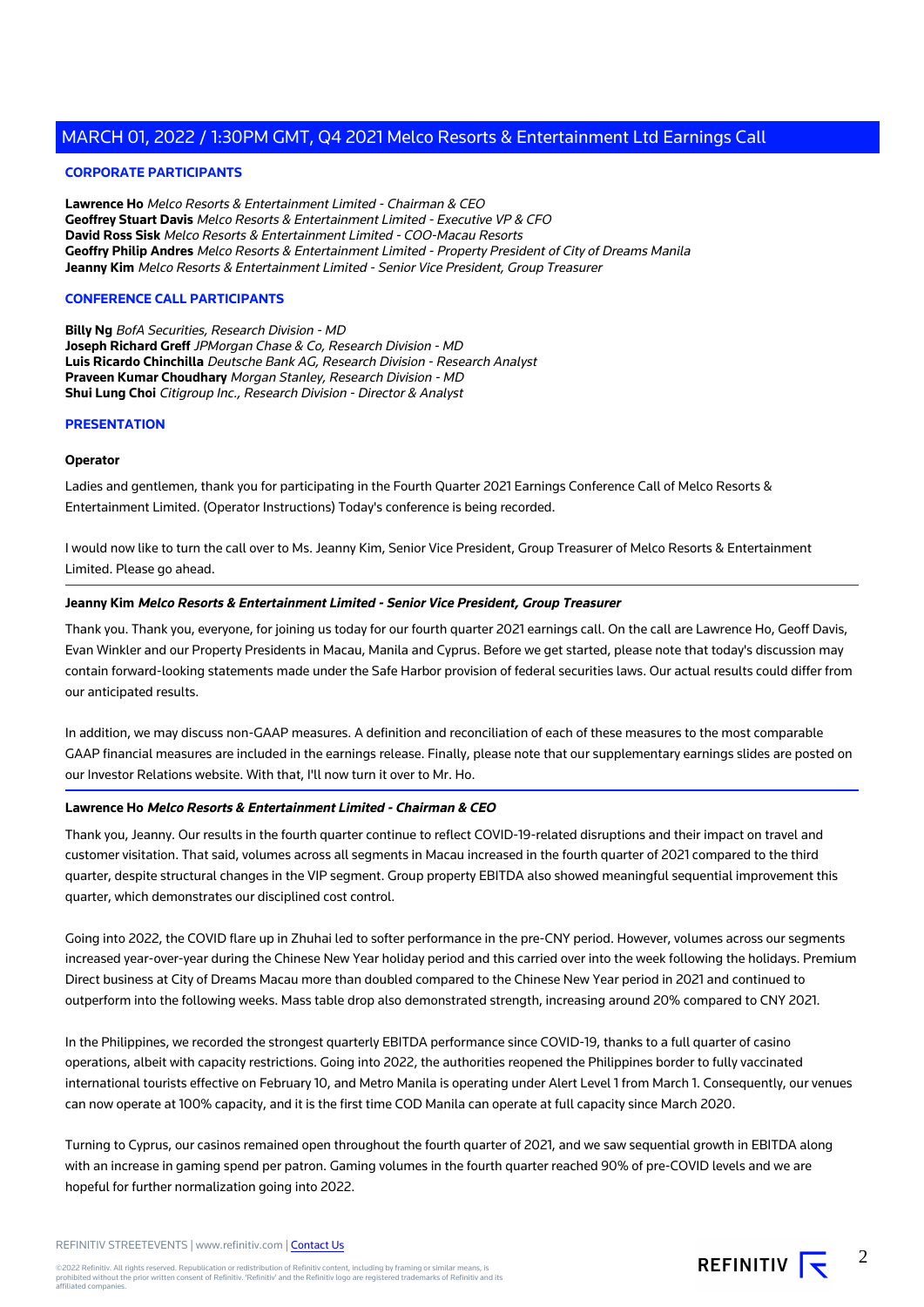We remain committed to our global capex and development program. In Macau, we continue our efforts to complete construction of Studio City Phase 2 by the deadline set in the land concession of December 27, 2022. For Phase 2, we recently announced a partnership with Marriott International to bring the W Hotels brand to one of our 2 new hotel towers. The W Macau at Studio City will have 557 keys and further enhance Studio City's premium mass offering.

In Europe, the construction of City of Dreams Mediterranean is on track for opening in the second half of 2022.

Finally, I would like to thank the Macau government for the opportunity to contribute our views during the public consultation process and for providing a clear framework for the new gaming law. We are committed to participating in the upcoming public tender, and we remain fully confident that Melco can remain a key contributor to Macau's growth and diversification in the years to come. Our enthusiasm for Melco's medium and long-term growth prospects remains unchanged and we are ready to welcome our guests once travel restrictions normalize.

With that, I'll turn the call over to Geoff to go through some of the numbers.

# **Geoffrey Stuart Davis Melco Resorts & Entertainment Limited - Executive VP & CFO**

Thanks, Lawrence. In the fourth quarter of 2021, we reported Group-wide property EBITDA of approximately \$94 million. The increase in EBITDA was largely due to tight cost control measures, including bonus reversals.

Luck-adjusted property EBITDA came in at \$120 million and each of our geographies in Macau, Manila and Cyprus reported sequential improvements in EBITDA. An unfavorable VIP win rate negatively affected EBITDA at COD Macau, Studio City and COD Manila by approximately \$26 million in total. \$22 million of this was in relation to COD Macau. Details of these adjustments can be found in the supplementary earnings slides posted on our Investor Relations website.

At the end of December 2021, we had approximately \$1.7 billion of consolidated cash on hand. Our available liquidity, including cash and undrawn revolving credit facilities at the end of December was \$3.2 billion. To provide more clarity on our capital structure, Melco, excluding its operations at Studio City, the Philippines and Cyprus, had cash of around \$850 million and gross debt of \$4.5 billion at the end of December 2021.

In February, we announced equity and bond offerings at Studio City, raising a total of \$650 million - \$300 million via private placement of equity and \$350 million via senior secured notes. Based on our latest forecast, our capex plan for Studio City Phase 2 is now fully funded, with a meaningful buffer to support Studio City's liquidity requirements going forward.

As we normally do, we'll give you some guidance on non-operating line items for the upcoming first quarter of 2022.

Total depreciation and amortization expense is expected to be approximately \$145 million. Corporate expense is expected to come in at approximately \$20 million and consolidated net interest expense is expected to be approximately \$90 million to \$95 million, which includes finance lease interest of \$7 million relating to City of Dreams Manila and \$10 million to \$12 million of capitalized interest.

That concludes our prepared remarks. Operator, back to you for the Q&A.

# **QUESTIONS AND ANSWERS**

#### **Operator**

(Operator Instructions)

We have the first question coming from the line of Joe Greff from JPMorgan.

REFINITIV STREETEVENTS | www.refinitiv.com | [Contact Us](https://www.refinitiv.com/en/contact-us)

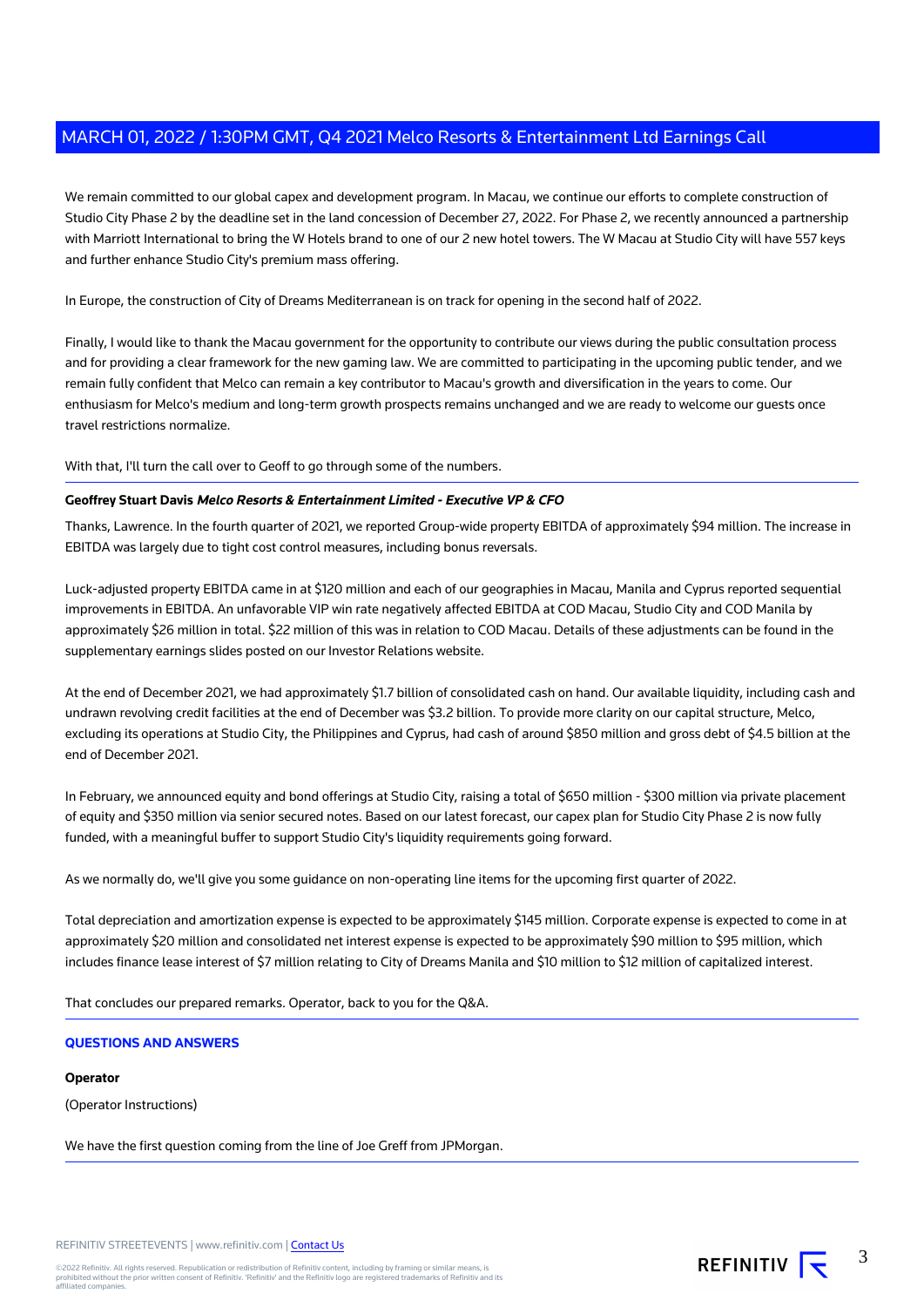# **Joseph Richard Greff JPMorgan Chase & Co, Research Division - MD**

Lawrence, Geoff, the City of Dreams came in nicely ahead on margins in the fourth quarter in Macau, hold adjusted \$71 million. Is there anything onetime in there? I know you have referenced reversal of bonuses and debt provisions. To what extent has that added to that \$71 million?

# **Lawrence Ho Melco Resorts & Entertainment Limited - Chairman & CEO**

Geoff, do you want to take that?

# **Geoffrey Stuart Davis Melco Resorts & Entertainment Limited - Executive VP & CFO**

Yes. Thanks, Lawrence. So in total, we had \$34 million of bonus reversals in the quarter, and our bad debt provision was a credit to expense of \$11 million.

#### **Joseph Richard Greff JPMorgan Chase & Co, Research Division - MD**

And how much of that hit at the property level at City of Dreams Macau?

# **Geoffrey Stuart Davis Melco Resorts & Entertainment Limited - Executive VP & CFO**

So at City of Dreams Macau, the reversals were approximately \$12 million. And the credit against expense for City of Dreams on the bad debt provision was about \$3 million.

# **Joseph Richard Greff JPMorgan Chase & Co, Research Division - MD**

Got it. And so if we look at it then sort of outside of the benefit of those 2 things, it's \$56 million. Is that the run rate that you're seeing in the first 2 months of this year at that property?

## **Geoffrey Stuart Davis Melco Resorts & Entertainment Limited - Executive VP & CFO**

Well, I'm not sure we want to comment on first quarter results. And obviously, we have some noise with Chinese New Year. And of course, the weakness that we saw in between New Year and Chinese New Year as a result of some COVID flare-ups. But other than the amounts that I described, that's a solid run rate.

#### **Joseph Richard Greff JPMorgan Chase & Co, Research Division - MD**

Great. And this probably is a question or a topic you don't get much. But what is the future of Altira? It's probably never going to contribute a ton in terms of EBITDA in a normalized environment. And maybe that's not a fair comment on my part. But the asset value is certainly something that's not reflected in the equity. How do you think about utilizing that asset to drive incremental equity value? What's the future of that property?

#### **Lawrence Ho Melco Resorts & Entertainment Limited - Chairman & CEO**

Well, Joe, as you know, last year, we transitioned Altira from a -- and we did it early. I think before the entire VIP and junket industry imploded -- and so we moved Altira to a premium mass-focused property.

I think I agree with you with the current visitation into the entire Macau it really doesn't -- I think many properties, not just Altira doesn't really justify being there. But we do think that with COVID normalizing, hopefully, and within the calendar year 2022 and Macau gets closer to the traditional visitation that we will get, Altira has a niche positioning. David, do you want to share some details?

# **David Ross Sisk Melco Resorts & Entertainment Limited - COO-Macau Resorts**

Sure. Thanks, Lawrence. Look, Altira has been transitioned away from being a VIP-centric property and being more mass and premium mass focused. It's taking some time, but we're starting to get more traction now with that.

Altira, although a small property, it certainly has a lot of unique features to it. I think one of the cool things we just had happen with Altira was during the fireworks display over Chinese New Year, we saw occupancy pickup over there in a big way. We saw a lot more covers. We saw a drop going up in a meaningful way as well.

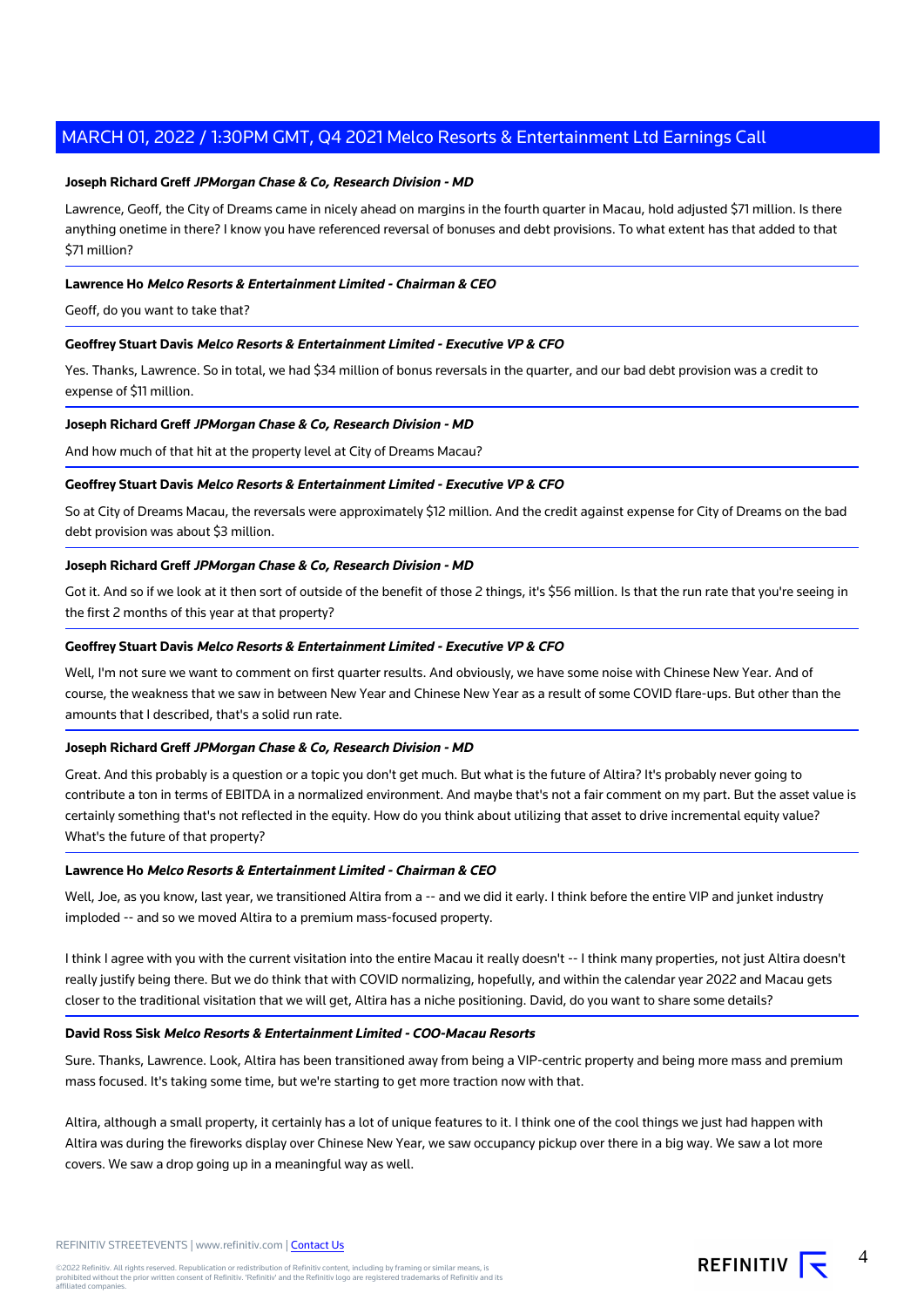So while Altira is small, it does have a unique place, I think, in the market. And I think with our strategy of kind of converting more and more to mass over there, I think we will see -- while it may not be as large as it once was, I think we will see a nice EBITDA pickup over there, over the -- as we head into the future here more, and we get out of COVID.

## **Joseph Richard Greff JPMorgan Chase & Co, Research Division - MD**

Great. And then Geoff, can you remind us CapEx for this year?

# **Geoffrey Stuart Davis Melco Resorts & Entertainment Limited - Executive VP & CFO**

Sure, Joe. So CapEx for 2022 is about \$765 million. About \$650 million of that is related to project CapEx for COD Mediterranean and Studio City Phase 2.

#### **Operator**

We have our next question. This is coming from the line of George Choi from Citi.

# **Shui Lung Choi Citigroup Inc., Research Division - Director & Analyst**

Congrats on the great results. Just one question for me. In light of the revision of the gaming law, what is your plan for your satellite casino Grand Dragon. And I guess more importantly, for Studio City, I guess most of us would never call it a Satellite casino, but do you think the government would look at it any differently?

# **Lawrence Ho Melco Resorts & Entertainment Limited - Chairman & CEO**

George, it's Lawrence. So I think we never -- we've never looked at Studio City as a satellite casino, considering Melco Resorts has the majority ownership of Studio City. And we believe that the gaming law revision also doesn't see Studio City as a Satellite casino.

Of course, the gaming law has been so far an expedited, fair and reasonable process, but we are still seeking a lot of clarifications from the government before the law gets approved in the legislative council some time in June. So we'll be working with the government on that front.

And Geoff, I know are there more details you want to share?

# **Geoffrey Stuart Davis Melco Resorts & Entertainment Limited - Executive VP & CFO**

Well, other than the differentiation in equity ownership, Lawrence, just as a reminder, there is a 3-year runway on this issue from the time that the gaming law is implemented. And I think it's also very important to note that the Studio City structure has been explicitly approved by the Macau government.

# **Lawrence Ho Melco Resorts & Entertainment Limited - Chairman & CEO**

And George, on your question, we -- unlike some of the other operators, we're only at the one satellite casino, which is Grand Dragon. And the reason we kept that was really for the Mocha venue there. So I guess we'll continue to work with the government to see what's the solution for all of these highlighted casinos.

#### **Operator**

We have the next question. This is coming from the line of Ricardo Chinchilla from Deutsche Bank.

#### **Luis Ricardo Chinchilla Deutsche Bank AG, Research Division - Research Analyst**

I was wondering if you could provide some color on your direct VIP strategy going forward? And if you have seen improved interest or incremental sign-ups given the whole situation with junkets?

# **Lawrence Ho Melco Resorts & Entertainment Limited - Chairman & CEO**

Why don't I hand it off to David later on. But in terms of our direct VIP strategy, we're very proud of the fact that similar to the fact that we pioneered the premium mass segment, we were one of the early adopters of the direct premium VIP strategy. And I think to this day, we are still the market leader on that front.

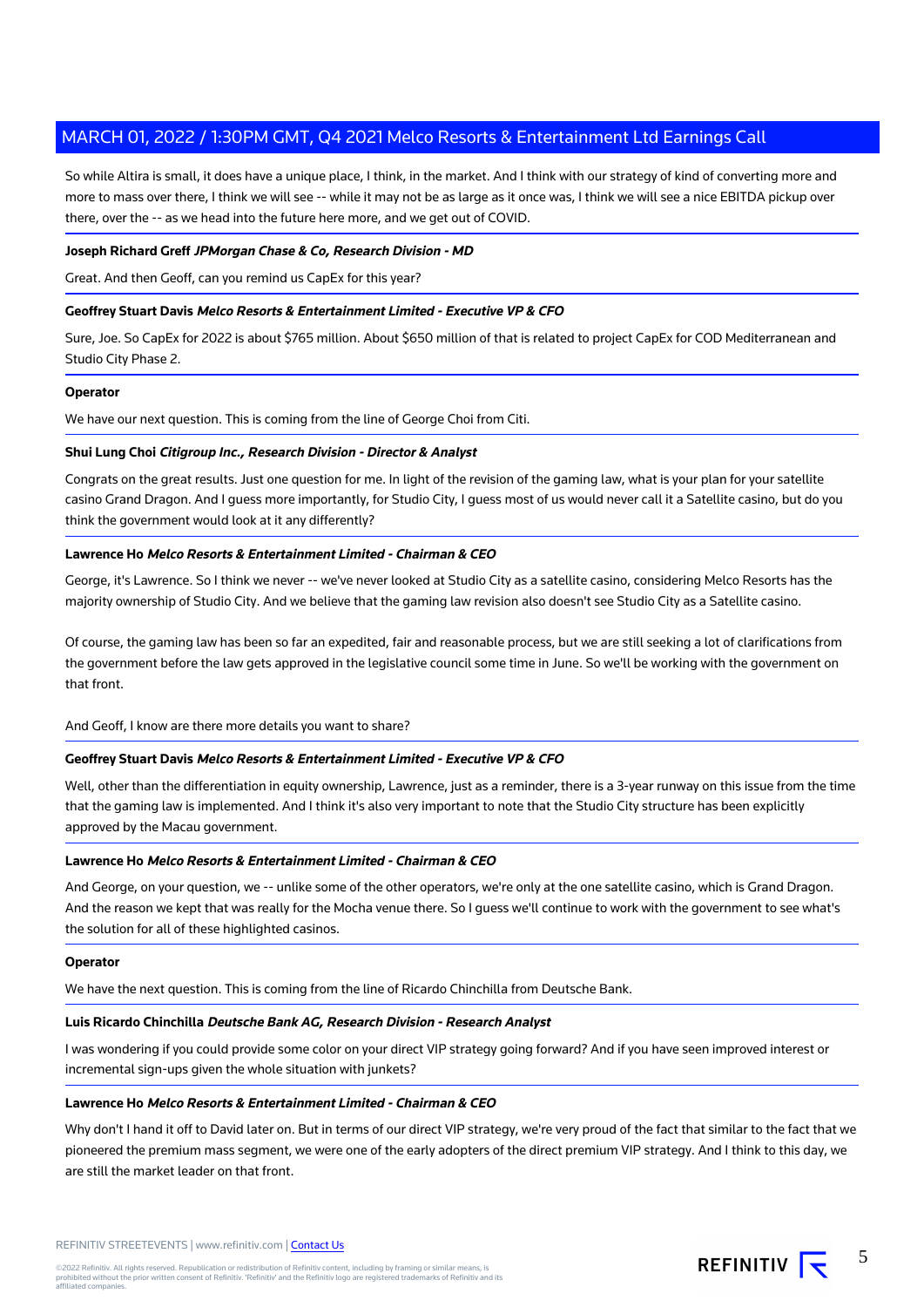So we were very early on in terms of predicting the future of the market with regards to premium mass and also premium direct and really owning our database. David, do you want to share more information?

# **David Ross Sisk Melco Resorts & Entertainment Limited - COO-Macau Resorts**

Sure. So I think one of the great things that we've been able to do with our team is, as we've been over the last few years, we've really been working really hard on growing our premium direct business. But also, we started early on trying to attract more of our VIP players that were coming from the junkets into our premium direct program. So we saw a lot of that.

So this transition has actually worked out fairly well for us as we've gotten out of the VIP junket business, and really have more and more -- as we continue to see more and more growth in our premium direct business. It's worked very well for us.

And as Lawrence said, we've always been very premium mass focused, premium direct very bottom line driven on that. The junket business has always had a very kind of a very minimal amount of impact to our bottom line overall. So again, this transition is a very natural and fairly easy transition for us.

# **Luis Ricardo Chinchilla Deutsche Bank AG, Research Division - Research Analyst**

Great. Thank you so much for the color. One housekeeping item, pro forma to the equity contribution to Studio City, does all the cash comes from the Macau Resource Finance restricted group? Or was it funded with contribution or cash from outside of the restricted group?

# **Geoffrey Stuart Davis Melco Resorts & Entertainment Limited - Executive VP & CFO**

So for the Studio City financing, obviously, the \$350 million came from bond investors and then the \$300 million came pro rata from the existing shareholders that represent about 99.5% of the equity ownership in Studio City.

## **Luis Ricardo Chinchilla Deutsche Bank AG, Research Division - Research Analyst**

Yes. So your share of that pro rata contribution came from the cash that you guys discussed was on the restricted group from Melco, correct?

# **Geoffrey Stuart Davis Melco Resorts & Entertainment Limited - Executive VP & CFO**

The contribution of the Melco equity into the Studio City private placement came from our revolving credit facility.

#### **Operator**

We have the next question coming from the line of Billy Yang from Bank of America.

#### **Billy Ng BofA Securities, Research Division - MD**

A couple of questions. One is would you guys provide a bit more color on what's happening in February, because like we saw a relatively strong Chinese New Year. And then after that, it seems like at least from the Macau government data point, visitation continued to improve. So what have you seen so far in terms of Studio City and in terms of COD. What kind of color can you share?

## **Lawrence Ho Melco Resorts & Entertainment Limited - Chairman & CEO**

Billy, why don't I get the beginning of that and then David can supplement. I think in the first 2 months of the year, it really reinforced our hypothesis on the last call where we are in a range-bound environment. And I think the first 2 months have certainly proven that.

And as long as the Zero-COVID policy is in place and visitation into Macau is limited, I think this is what we're going to see. So after a good Chinese New Year period, the visitation naturally decreased. David, do you want to supplement?

#### **David Ross Sisk Melco Resorts & Entertainment Limited - COO-Macau Resorts**

Sure. And again, Billy, this is one of those things where, obviously, as you know, Chinese New Year got off to a great start for us. I thought what was great was week 1. Obviously, the first 7 days were very good. But the second week for us was very good as well, both in our volumes from both our premium direct, premium mass and mass and slot volumes, everything worked very well for us.

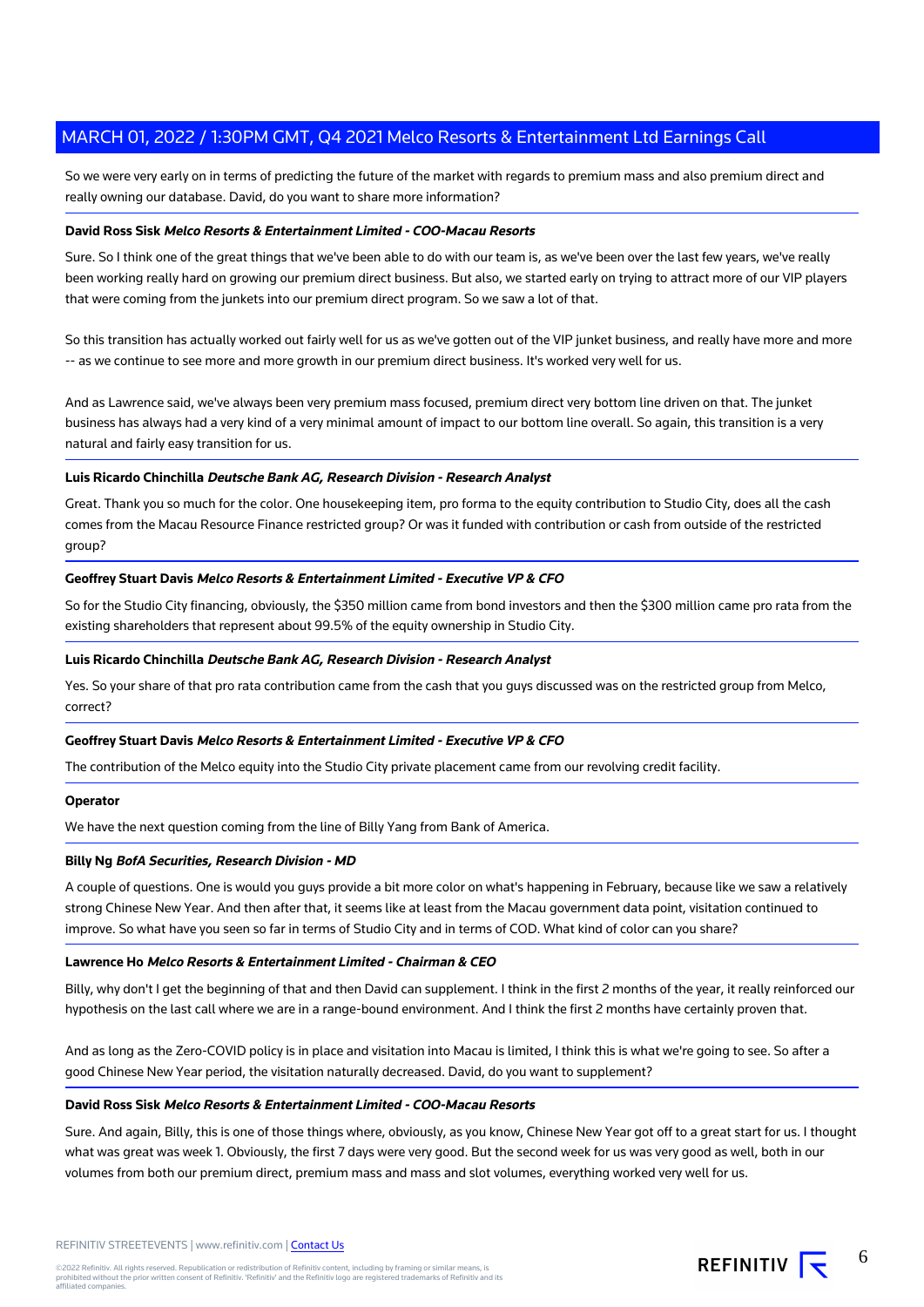As you know, there's always a kind of a malaise that happens after Chinese New Year where things slow down. I think you've kind of seen that as you look at kind of the statistics from the government coming out over the last couple of weeks. Additionally, we've kind of seen some flare-ups now coming through for -- not only Hong Kong as Omicron has kind of taken hold over there, but we had seen some flare-ups across the border as well, into Zhuhai and around the certain other areas there.

So things have slowed down a little bit. I think this kind of goes back to what Lawrence said, our hypothesis for this year was we're going to be in a fairly range-bound thing. There's kind of other things that are going on with the Olympics that we saw happen and certainly with some of the party meetings that are going to be coming up here this next week.

So I think there's going to be other activities that are going to kind of continue to go up and down and kind of maintain that range-bounding a little bit. And unfortunately, I think we're going to still see some flare-ups, some start and stop type of activities that are going to take place here.

# **Billy Ng BofA Securities, Research Division - MD**

And can I ask about the Philippines situation? And it seems like, at least in terms of policy, things are back to normal almost completely. So should we expect it will get back to the pre-COVID level very quickly?

Because like if you look at other jurisdictions or even in the U.S., there's always kind of demand and gaming revenue in some places already exceed pre-COVID levels. So what should we think about the Philippines market?

# **Lawrence Ho Melco Resorts & Entertainment Limited - Chairman & CEO**

Geoff Andres, can you get that?

# **Geoffry Philip Andres Melco Resorts & Entertainment Limited - Property President of City of Dreams Manila**

Things are definitely getting better in the Philippines. We are now, effective today, allowed to operate at 100% capacity which is a fantastic feeling. Right now, just walking through the casino, and we are very busy. We are also open to foreign tourism. If you're fully vaccinated, you can enter the Philippines quite easily.

The challenge we have right now, though, is that our foreign tourists, with the exception of the United States, can't get back to their home country without going through quarantine. So we're still missing our customers from Japan and Korea and other -- some other Southeast Asian countries, for example.

So we're looking forward to future loosening of the quarantine restrictions for our customers to be able to return to their home country. But right now, it really is -- feels very good to operate on a very normal basis, and we're seeing our volumes bounce back quite nicely.

#### **Billy Ng BofA Securities, Research Division - MD**

And one last thing, Geoff mentioned about the bad debt \$11 million. I just want to make sure I get it correctly. That is a credit, that is a bad debt reversal, right? So it's positive.

#### **Geoffrey Stuart Davis Melco Resorts & Entertainment Limited - Executive VP & CFO**

That's correct.

## **Operator**

We have the next question coming from the line of Praveen Chaudhry from Morgan Stanley.

#### **Praveen Kumar Choudhary Morgan Stanley, Research Division - MD**

Lawrence, one question for you would be how -- in your view, do you expect China to ease or Mainland to ease the e-visa and group visa before Hong Kong opens up, or do we need to wait for Hong Kong to normalize and we see Hong Kong Mainland opening before China